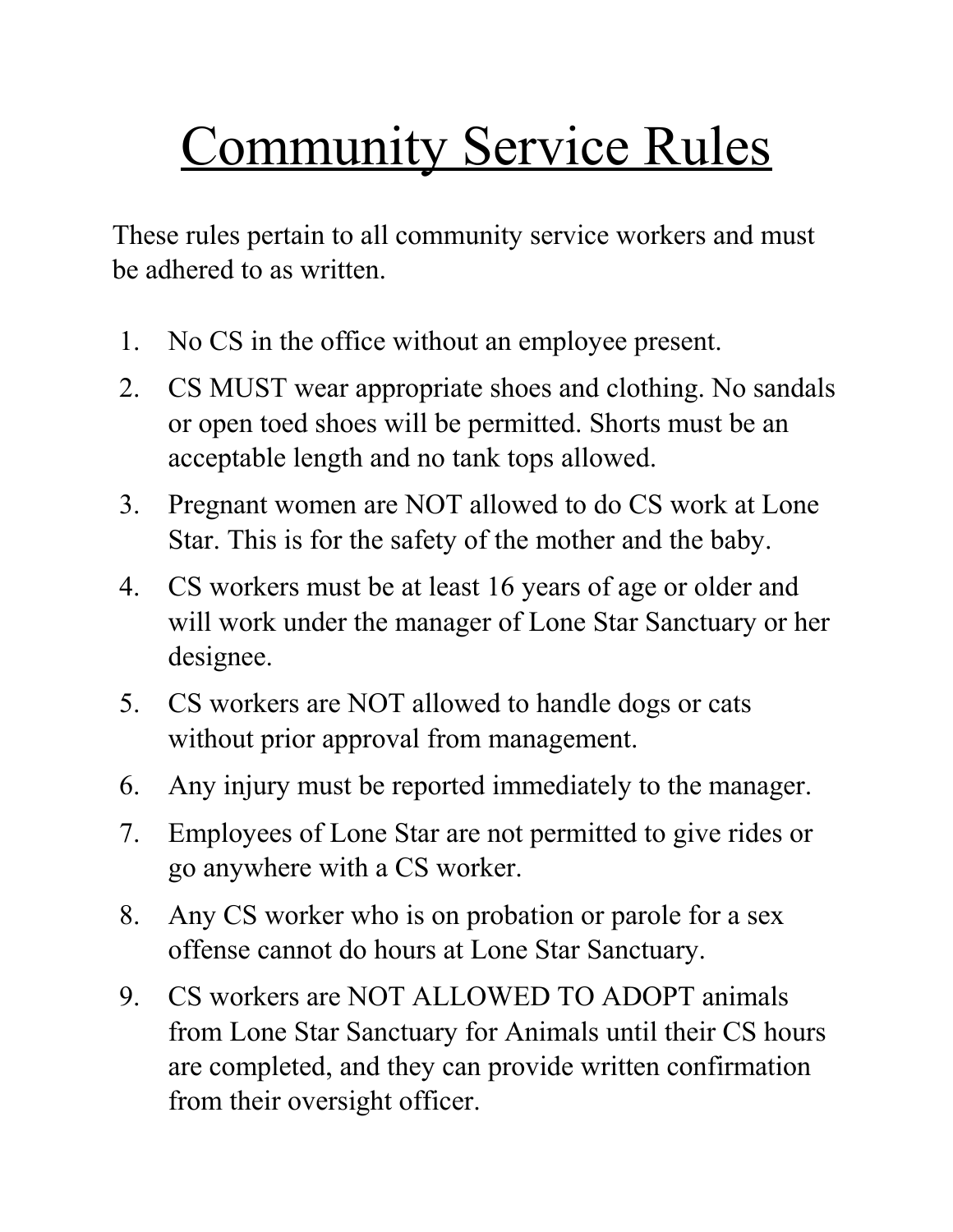- 10. All CS workers must leave the premises between 11:30- 12:30 for lunch and by 5:00pm in the evening.
- 11. CS workers are not allowed to sit in the office at any time. If there is no work to be done then you will be signed out.
- 12. If you would like to take a break you must ask a shelter employee for permission.
- 13. All CS workers must be signed in by an employee upon arrival. You must initial the time sheet in order to get credit for your hours. If you arrive and do not sign in, you may not receive proper credit for hours worked. You must also sign our at lunch and in the evening.
- 14. Hours are rounded to the nearest 15 minutes.
- 15. Hours worked may only apply to one offense.
- 16. Hours cannot be worked for another individual.
- 17. Lone Star Sanctuary will not tolerate any back talk, refusal to any work or foul language. You will be signed out and asked to leave should one of these occur.
- 18. Cell phone use is NOT permitted for CS workers. If you have an emergency notify a staff member and they will assist you.
- 19. Any worker caught harming an animal or being mean in any way to any animal will be dismissed IMMEDIATELY! We will not tolerate any mistreatment of animals of any kind.